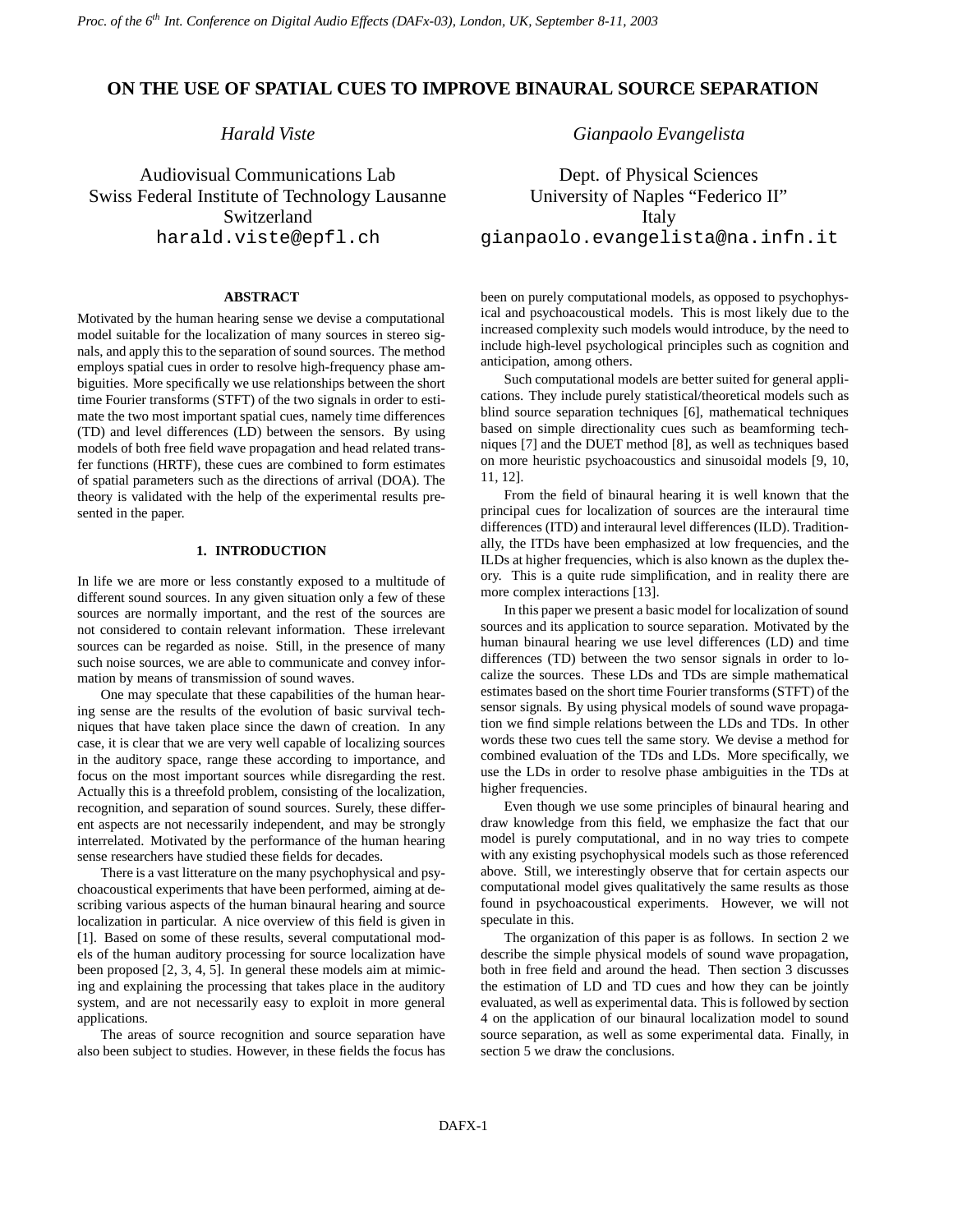## **2. PHYSICAL MODELS**

In most real situations the TDs and LDs between two sensors are strongly interrelated. This is a natural consequence of the physics of wave propagation. In other words, a signal that arrives first at one sensor is also likely to be strongest at that sensor. We develop some simple models for these relations, first in the free field case, and then in the binaural case (the human head). In both cases we use "intersensor" polar coordinates, i.e. polar coordinates relative to the axis passing through the two sensors. Postitions are given by  $(\theta, \phi, \rho)$ , where the elevation  $\phi$  is the rotation around this axis, the azimuth  $\theta$  is the angle from the median plane towards this axis, and  $\rho$  is the distance.

### **2.1. Free field**

We consider a two-sensor setup, where the sensors are placed at a distance a to the left  $\left(-\frac{\pi}{2},0,a\right)$  and to the right  $\left(\frac{\pi}{2},0,a\right)$  of the origin. We assume that the distance  $\rho$  to any source is much larger than the distance between the two sensors,  $\rho \gg a$ . In this case, the azimuths from the sensors to a source at  $(\theta, \phi, \rho)$  are approximately the same  $\theta_L \approx \theta \approx \theta_R$ , and both sensors will be approximately the distance  $\Delta \rho = a \sin \theta$  closer to or farther from the source origin,  $\rho_L = \rho + \Delta \rho$ ,  $\rho_R = \rho - \Delta \rho$ . The time difference between the two sensors is

$$
\Delta T = \frac{\rho_L - \rho_R}{c} \approx \frac{2\Delta\rho}{c} = \frac{2a\sin\theta}{c} \tag{1}
$$

where  $c$  is the wave propagation speed.

The sound intensity is inversely proportional to the square of the distance, so the sound intensity level difference (in dB) between the sources equals

$$
\Delta L \approx \log \frac{\rho_L}{\rho_R} \approx \log \frac{\rho + \Delta \rho}{\rho - \Delta \rho} \approx \sum_{n=0}^{\infty} \frac{1}{2n+1} \left(\frac{\Delta \rho}{\rho}\right)^{2n+1} \quad (2)
$$

Clearly, when  $\Delta \rho \ll \rho$ , the first order truncation of this series is a good approximation. It follows that the LDs (in dB) and the TDs are linearly related.

#### **2.2. Head related transfer function**

For applications such as in hearing aids, the sensors will typically be placed on each side of the head. In this case, the waves will propagate around the head, and a better model of the interaural time difference (ITD) is given by Woodworths formula:

$$
\Delta T(\theta) \approx \frac{a(\sin \theta + \theta)}{c} \tag{3}
$$

The interaural level difference (ILD) is much more complex, and varies from person to person. Notably, due to head and ear shadowing effects, it depends on frequency and azimuth, and to some extent on the elevation. However, a closer inspection of different HRTFs in the CIPIC database [14] shows that the ILD (in dB) as function of azimuth can be crudely described by the following model:

$$
\Delta L(\theta, f) \approx \alpha_f \sin \theta \tag{4}
$$

where  $\alpha_f$  is a frequency dependent scaling factor. This sinusoidal model corresponds with the results of experiments on qualitative assessment of lateral localization based on ILD, as described in [1].



Figure 1: *Interaural level differences as function of azimuth, for different elevations (left), different frequencies (middle), and our model (right).*

Figure 1 shows the estimated ILDs for one particular HRTF in the CIPIC database. The leftmost diagram shows the total ILDs (over all frequencies) as function of azimuth, and for elevations between  $-45^\circ$  and  $45^\circ$ . The diagram in the middle shows the ILDs as function of azimuth (in the horizontal plane) for different frequencies. To better show the conformance to (4), these curves have been normalized ( $\alpha_f \approx 2$ ). Finally, in the rightmost diagram is shown the model in (4). Clearly, this simple model is a good fit to the overall ILDs (left). For the frequency dependent ILDs (middle) the general model is still a reasonable match to the data, especially for azimuths in the range between  $-50^{\circ}$  and  $50^{\circ}$ . For larger azimuths the variance of the model error is much larger. Consequently, the azimuth resolution in our method becomes coarser as the azimuth approaches the extremes  $(\pm 90^\circ)$ . Qualitatively, this is comparable to the azimuth resolution obtained from pure ILDs in psychoacoustical experiments [15].

As previously mentioned, the ILDs depend on frequency. In other words the maximum ILD (at about  $\pm 90^\circ$  azimuth) is approximately  $\alpha_f$  dB. Without any knowledge about the frequency dependent scaling factor  $\alpha_f$  in (4), we can not relate ILDs and ITDs to each other. The estimated  $\alpha_f$  as a function of frequency is plotted in grey in figure 2 for each of the 45 subjects in the CIPIC database. The mean is plotted in black. We notice that for low frequencies, the scaling factor is very small (starting at about 0 dB), and in the range 3-7 kHz it is almost linear with small variance between the subjects. In the other ranges  $(1-3 \text{ kHz and above } 7 \text{ kHz})$ the variance between the subjects is much bigger, and the curves are in general more complex.

## **3. SOURCE LOCALIZATION**

Normally, the auditory space of most interest is the horizontal plane. For simplicity we therefore assume that all sources are located in the horizontal plane and in front. Consequently, we disregard any dependence on elevation and avoid all front-back confusions. Naturally, these aspects could be taken into account, e.g. by using additional cues such as head movements, envelope delays, spectral cues, etc. However, in that case our model would lose its simplicity. Under these assumptions, the problem of localizing sources is equivalent to estimating their azimuths.

For the stationary part of narrow band signals the ITDs can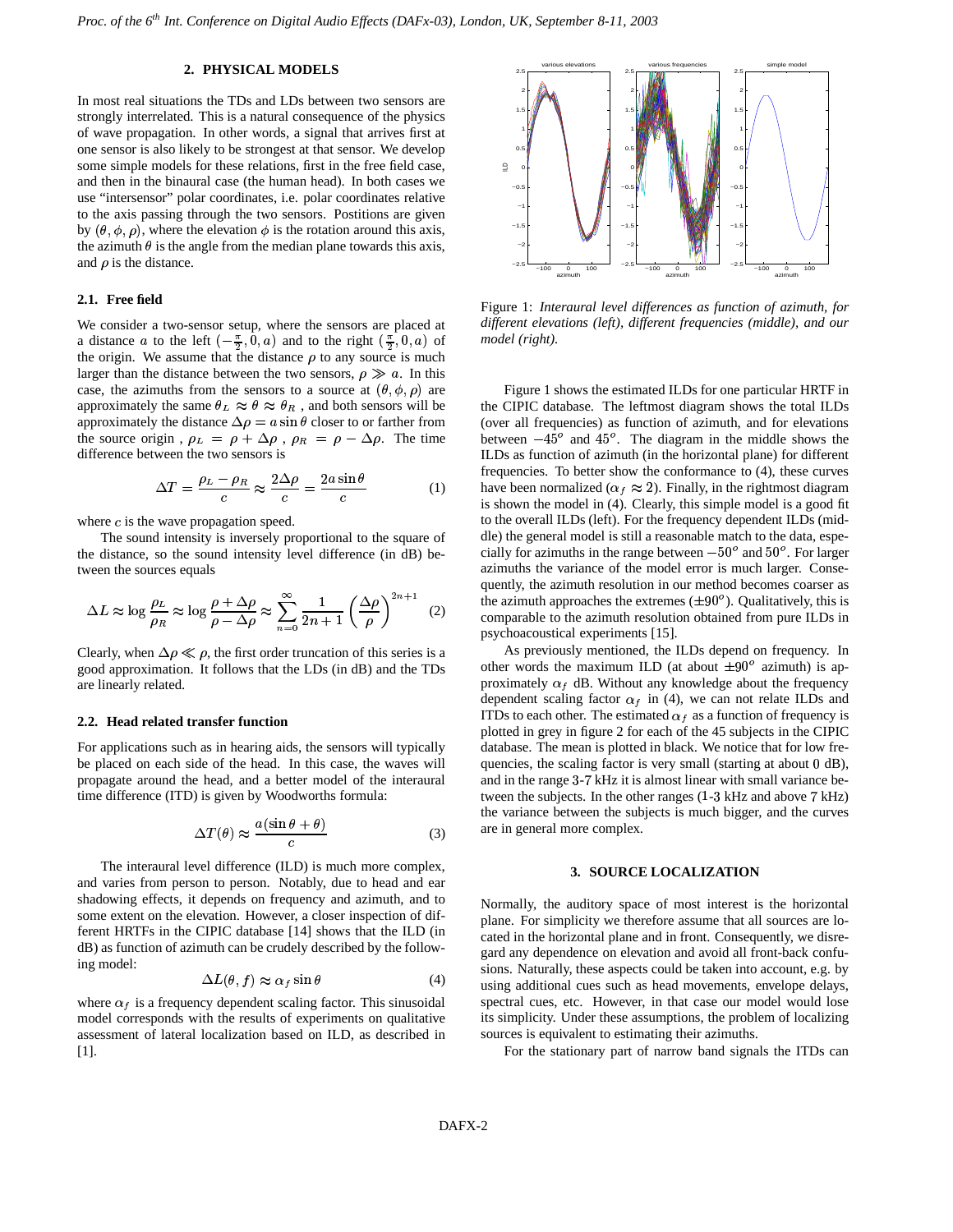

Figure 2: *Proportionality factor in our ILD model as function of frequency.*

only be estimated from the phase differences between the signals at the two sensors. Clearly, the phase is only correct up to a integer multiple of  $2\pi$ . An average head is about 15 cm thick. Using (3), the extreme ITDs are then approximately  $\pm 0.55$  ms. For frequencies below 900 Hz, the distance a wave propagates during this time is less than half the wavelength. This means that below this frequency there is no phase ambiguity in the actual range of ITDs. For higher frequencies the phase is ambiguous. If the auditory horizon is restricted to 90<sup>o</sup>, i.e. if all sources lie between  $-45^\circ$  and  $45^\circ$ azimuth, then the corresponding frequency is approximately 1500 Hz.

Quite recently, the short-time Fourier transform (STFT) has been proposed for localization [16] and separation [8] of many sources in a two-channel mixture. From the STFTs  $S_L(t, f)$  and  $S_R(t, f)$  of the left and right input signals, one can compute the level differences

$$
\Delta L(t, f) = \left| \frac{S_L(t, f)}{S_R(t, f)} \right| \tag{5}
$$

and phase delays

$$
\Delta T(t, f) = \frac{1}{f} \Delta P(t, f) \tag{6}
$$

as functions of time and frequency. Here  $\Delta P(t, f) = \angle \frac{S_L(t, f)}{S_R(t, f)}$  is the phase difference between the two sensor signals, also as function of time and frequency. We use (5) as estimates for the ILDs, and (6) as estimates for the ITDs.

Using (5) and (4) we estimate the directions of arrival from the level differences exclusively

$$
\theta_L(t,f) = \sin^{-1}\left(\frac{\Delta L(t,f)}{\alpha_f}\right) \tag{7}
$$

Inserting these estimates in (3) we get the time delays between the sensors estimated from level differences only

$$
\tau_L(t, f) = \Delta T(\theta_L) \tag{8}
$$

Similarly, the possible time delays estimated from the phase differences (6) only are given by

$$
\tau_T(t,f) = \Delta T(t,f) + \frac{1}{f} 2\pi k \tag{9}
$$

where the latter term is the phase ambiguity. For each time and frequency we choose the k in (9) that gives  $\tau_T(t,f)$  as close as possible to  $\tau_L(t, f)$ , and use the  $\tau_T(t, f)$  with this k as our final estimate  $\tau(t, f)$  of the true delay between the sensors.

Effectively, we have applied the level differences  $\Delta L$  in order to resolve the ambiguities in phase delays  $\Delta T$ . We notice that at low frequencies there is no phase ambiguity, so the  $\Delta T$ s are used exclusively for the localization. At high frequencies, the wavelengths are so short that the phase delay contains virtually no information at all, and consequently the  $\Delta L$ s are dominant. This is in correspondence with the duplex theory. In addition we also handle the transition between these two extreme cases gracefully.



Figure 3: *Estimates of intersensor delay (abscissa) over time (ordinate) for frequency band at 2.5 kHz. Top: using LD only, middle: using TD only, bottom: combined evaluation of TD and LD (correct delays indicated with vertical lines).*

Figure 3 illustrates the procedure for a frequency band at about 2.5 kHz. Along the abscissa is plotted the delay between the sensors (in samples), and along the ordinate is shown the evolution over time. The example contains two sound sources placed at  $-30^{\circ}$  ( $-11$  samples) and in the middle (at  $0^{\circ}$ ), respectively. In the beginning the source in the middle is dominant, but about halfways in time it is silenced and the much weaker source on the left side becomes dominant. In the top graph are shown the delays  $\tau_L$  estimated from the level differences  $\Delta L$ . For the very strong source in the middle, the estimates are slightly erroneous, but with little variance. For the weaker source in the second half the estimate are centered in the right place, but are quite noisy. In the middle graph are shown the delays  $\tau_T$  estimated from the phase. The estimates closest to the center are shown in black (no phase correction,  $k = 0$ ), whereas all the other possible phase-corrected estimates are shown in grey. Obviously, without phase correction a wrong estimate is selected for the weaker source in the second half. At the bottom graph we see the final combined solution  $\tau$ . The vertical lines indicates the delays corresponding to the true source positions.

In order to select the correct phase-corrected solutions in  $\tau_T$ we have exploited the more noisy  $\tau_L$ . The latter was first smoothed over time with a median filter of  $50$  ms. This is similar to the "sluggishness" of the binaural system [17].

In our experiments we have used the mean of the  $\alpha_f$  s from the CIPIC database (black line in fig. 2) in order to be able to relate the  $\Delta T$ s in (3) and  $\Delta L$ s in (4). Naturally, there are two main sources of error between our model and any individual HRTF. First there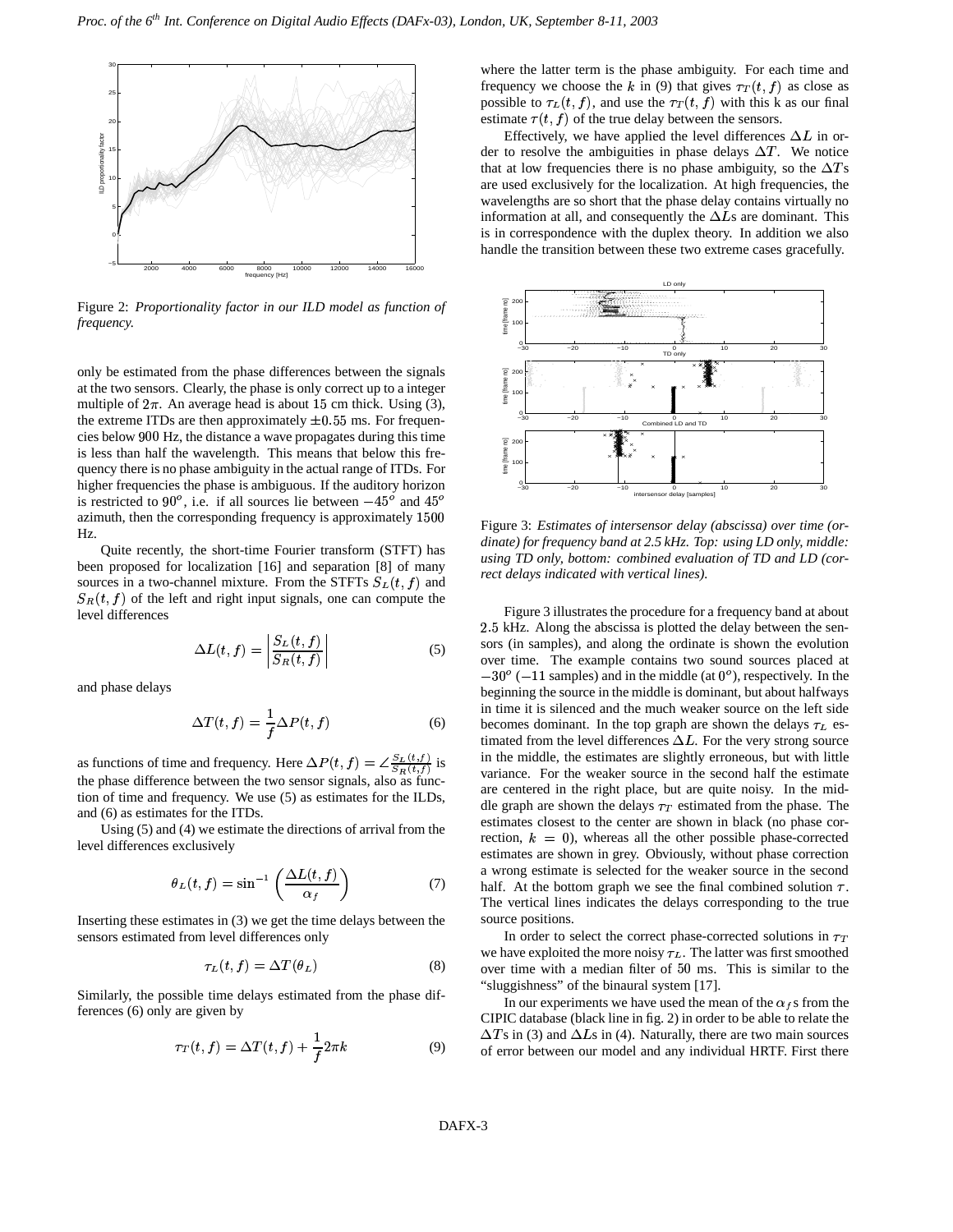is the error between the individual  $\alpha_f$  and the mean that we use. Second there is the deviation from the perfect sinusoidal shape of our model (4) for each frequency, as shown in the middle of fig. 1.

Due to these imperfections, the results do not always look as nice as in fig. 3. Still, the method gives overall valuable results. Figure 4 shows energy weighted histograms (in dB) for a mixture containing 4 sources, as functions of the delay between the sensors. The sources are located at  $-45^\circ$ ,  $-20^\circ$ ,  $0^\circ$ , and  $30^\circ$  azimuth, respectively. (The corresponding delays are approximately  $-17$ ,  $-8$ , 0, and 11 samples.) At the top is shown the histogram over the entire signal (all time and frequency bins). The grey line shows the result of the original method without phase correction, and the black line shows the result after phase correction. We see how some of the false peaks (delays about 4 and about 18) have been attenuated, and how some of the true peaks (delays about  $-17$ ) have been enforced with our phase-correction method. In the bottom graph is shown the same case, but only for frequencies above <sup>3</sup> kHz. Without phase correction, the maximum delays are in the range between  $-10$  and 10 samples (about half the longest wavelength). Strangely, when the phase has been corrected, the 4 peaks corresponding to the 4 source locations are even sharper than in the top graph. A part of the reason for this is that for low frequencies (below  $1500$  Hz), the actual ITDs of measured HRTFs are slightly larger than the model [13]. Since we did not account for this, and the signals contain significant energy at the lower frequencies, we see how the peaks are stretched out towards the extremes.

In binaural hearing the ITDs are estimated in critical bands independently. This means that for broadband signals the phase ambiguity is less problematic than in our model, which is based on narrow frequency bands in the STFT. In [13] it is argued that the ILDs are likely to be useful localization cues in individual narrow frequency bands. On the other hand there are experiments that indicates that some kind of across frequency processing takes place in the auditory processing [18]. We reemphasize that our model is purely computational, and does not try to mimic or explain aspects of binaural hearing.



Figure 4: *Histograms of estimated delays between the two sensors, original method in grey and new method in black with markers (x). Top: all frequencies. Bottom: frequencies above 2 kHz.*

## **4. SOURCE SEPARATION**

The energy weighted histograms in section 3 provide convenient means for detecting the number of sources and their locations.

This information can be applied in many of the existing source separation methods, such as e.g. methods based on sinusoidal modeling in order to improve the analysis and separation quality.

Methods based on localization cues have shown promising results for separation of sound sources, [8]. Briefly explained, the original DUET method separates the signals by assigning each of the time-frequency bins in the STFT to one of the sources exclusively, based on the spatial cues. However, the original method assumes that there are no phase ambiguities, i.e. that the sensors are spaced closely enough to avoid phase ambiguities. For CD-quality audio (44100 Hz sampling rate) this corresponds to a maximum sensor spacing of less than 1 cm. Clearly, in this case the level differences between the sensors are virtually useless. In addition, the experiments shown are also flawed since several of the corresponding level and time differences used in the mixing model are highly contradictory.

We have applied our phase-correction technique in order to allow larger sensor spacing, and compared the separation result with that of the original method.



Figure 5: *Spectrograms of 4 separated sources at*  $-45^{\circ}$ ,  $-20^{\circ}$ ,  $0^{\circ}$ *and* <sup>b</sup> \ *azimuths respectively. Left column: Using LDs and TDs blindly. Right column: Using LDs in order to correct the pahse in the estimate of the TDs.*

Figure 5 shows the spectrograms for the 4 separated sources in our example (after applying the binary masks). The left column shows the results obtained with the original DUET method. The right column shows the results with our method.

Naturally, the original method does not perform well, since the assumptions on which it is based do not hold. This method is not at all applicable to binaural signals (about 15 cm sensor spacing). This is therefore not a fair comparison of two methods. Rather the